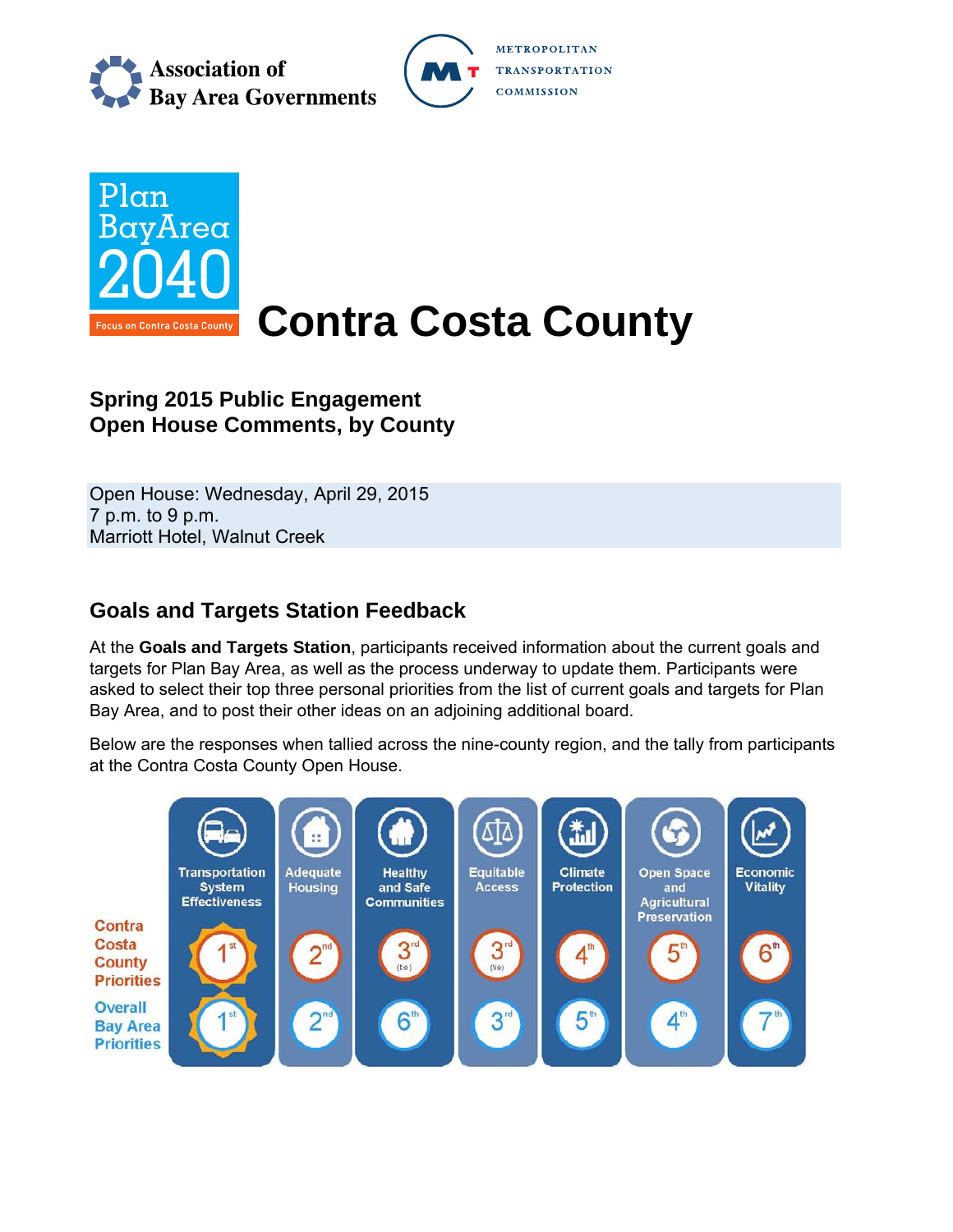### Question**: Is anything missing from these goals?** *Below are responses from the Contra Costa County Open House.*

Strong regional funding tools for creating affordable homes and local support for additional resources

Adequate housing and effective transportation system are the building blocks of social equity

Should include equity targets for every goal and equity metrics for every target

The plan needs to address watershed protection and enhancement

Protection for private property rights (plus another vote for this)

Café standards and Pavley legislation already reduce greenhouse gas emissions from cars and lightduty trucks beyond your target, so what's the use of Plan Bay Area?

Food access

More housing for middle income families that is not condos or apartments

Where's the water for all this growth? Water water water. Remember we are a desert.

Why limit gas emissions to just cars when Contra Costa air quality is bad due to refineries?

Need to accommodate the growth of our K-12 student population with more schools

Watershed scale planning

Measure transportation "interconnectedness" to eliminate gaps in protected bike lanes, HOV lanes, rapid bus lane gaps, light rail gaps.

Transportation capacity metrics (persons per hour) on backbone corridors should be 5-digit numbers >10,000 persons/hour

Enough housing to make up for previous plans' shortfalls.

Get CCC to stop using more pesticides than other Bay Area counties.

Financial sustainability - paying to maintain our vital infrastructure

Local control needs to be a fundamental guiding principle of this effort.

### Question**: What are the biggest challenges facing your community? The Bay Area?**  *Below are responses from the Contra Costa County Open House.*

PBA is top down control.

Connecting transit between bus/train, etc. and final destination (or vice versa).

Affordable housing and transportation

Affordable housing in Walnut Creek

We need to protect our Ag and natural lands from sprawl

Sufficient compensation for owners displaced by new building or changed use (condo conversions)

Housing affordability

Reform CEQA making infill development easier and greenfield development impossible so that we have more housing and jobs and open space

The rent is too \*\*\*\* high

Lack of supporting infrastructure for active transportation

Cost of affordable housing should be shared by everyone not just the development community

We are facing the greatest housing crisis of this generation and need to have the resources to accommodate all incomes on housing near transit

Investment in city projects. More business, retail.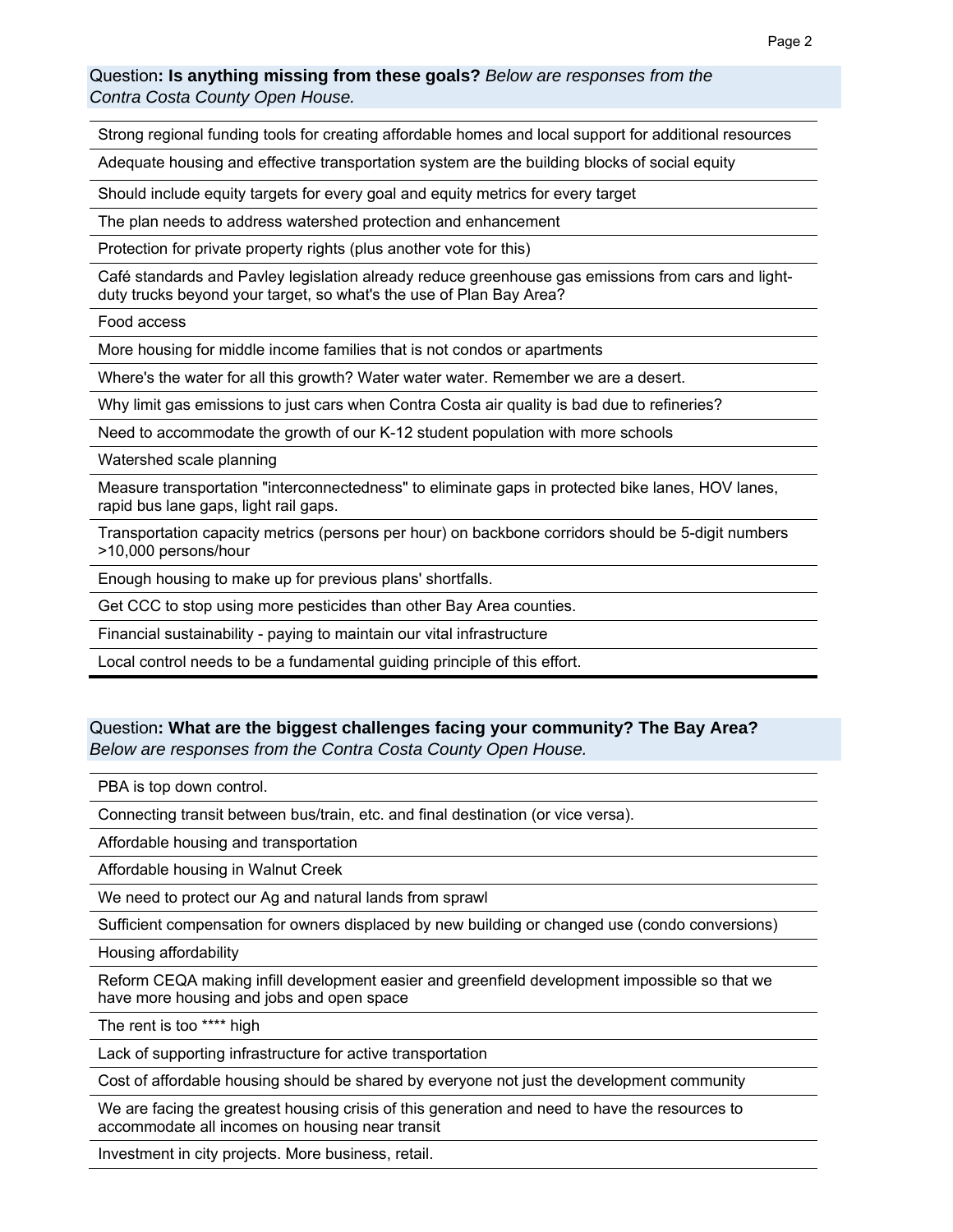Medium and affordable housing.

My community is based on single-family homes and a semi-rural character. Plan Bay Area doesn't fit in at all.

Better pedestrian access. Sidewalks end in random spots.

Question**: What are your ideas for solving these challenges?** *Below are responses from the Contra Costa County Open House.* 

Selling weekly and monthly BART and transport tickets at a discount to encourage weekend and offpeak use (like every other major urban area)

Integrate different transit systems

Expand AC Transit's coverage in neighborhoods for improved connection to BART and between municipalities

Improve bicycle facilities (e.g., Safe Routes to Transit/BART Walnut Creek

Possibility of rent control?

Hard Choices: Leadership tax \$: 1. Water, 2. Affordable Housing, 3. Transportation, 4. Infill City Planning. Can these agencies work together on these needs. Quality of life.

To encourage biking for transportation on a significant scale, it will be important to build not only safe routes, but ancillary infrastructure like secure parking, including for cargo bikes and trailers. This will help make bicycling a replacement for driving for more people.

Greetings from Walnut Creek 2040. Now with more homes to rent or buy!

Encourage and allow commercial nodes within neighborhoods to reduce trips. Replace liquor stores with grocery/retail.

Housing that's affordable near where one works. Increase the wages or more jobs to bedroom communities.

Build enough parking at BART stations to handle demand by people who don't live near stations.

Keep BART's promise to suburban areas.

Let people decide not regional unelected officials.

Build homes where office parking lots are now.

### **Transportation Station Feedback**

How should we support the mobility needs of Bay Area residents now and over the next quartercentury? The Transportation Station included displays about currently planned local and regional transportation projects (highways, public transit, bicycle/pedestrian, local road improvements, etc.). On an accompanying board, participants were asked to post ideas for new projects, then to share their biggest transportation challenges and offer solutions for improving their trips.

Question**: What projects are missing? What would make it easier for you to get where you need to go?** *Below are responses from the Contra Costa County Open House.*

Safe crossing from trains in Richmond

More investment in jobs/economic development.

Better streets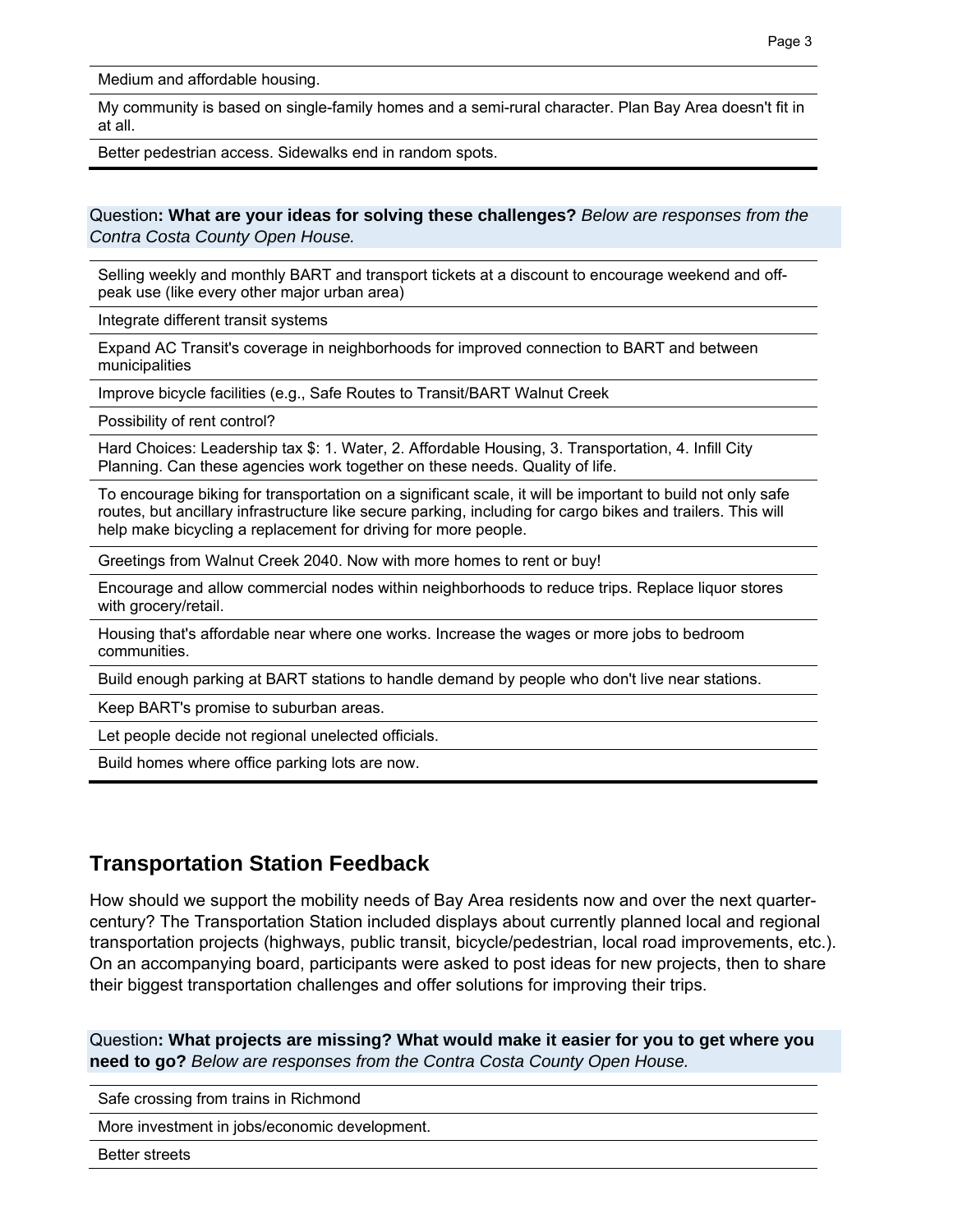A solution to 680 traffic

EV infrastructure

Second transbay tube - new core improvements benefit the entire region.

More BART trains during commute hours - crowding has exponentially increased lately.

More secure parking for cargo bikes and trailers at high-frequency destinations so bicycling can be a serious mode of transportation for families.

Need for first/last mile connections to transit

Fix our roads and freeways

Fix Ygnacio Valley Road

Build a pedestrian bridge at the Walnut Creek BART

A second BART line - the first one's full.

More bikeways in suburban cities like Lafayette, Walnut Creek, Concord

More BART parking. Lots are full by 8:00.

More BART parking.

AC Transit and BART should be coordinating and developing a cooperative fare schedule much like "FAST PASS" in SF which allows a rider to use the pass on both BART and Muni. The point is to encourage using the bus and BART. Note - This concept should expand to all the transit agencies.

Protected bike lanes

Create an exit off I-80 and Sycamore Avenue in Hercules

More transit

More jobs by transit in Contra Costa County

Think "Big" - more visionary; focused on long-term needs.

#### Question**: What are the biggest transportation challenges in your town? In the Bay Area? What would make it better?** *Below are responses from the Contra Costa County Open House.*

Protected bike lanes to all transit centers

Link between BART and downtown Pittsburg and Antioch

We don't need 30 different transit agencies. Consolidate!

BART down I-680 to Silicon Valley

Why does Contra Costa have the worst % of bike commuters? (Is it the lack of safe routes to school/work shops?)

Bay Area vs. Central Valley - living in Bay Area instead of commuting in from Central Valley would help solve many problems

Top down planning

A great disincentive for using public transit is how long and tortuous are the routes. Need a more direct and frequent way to get from point A to B and to do it more frequently.

Moraga: No hub.

Orinda/Lafayette: Throttlink. No bike lanes.

MTC needs to allocate a higher percentage of revenues to local road repairs (not only arterials, collectors and school routes)

Public transit needs to be competitive with cars for length of trip. If public transit was no more than 1- 1/8 times as long to get from place to place, more people would use it.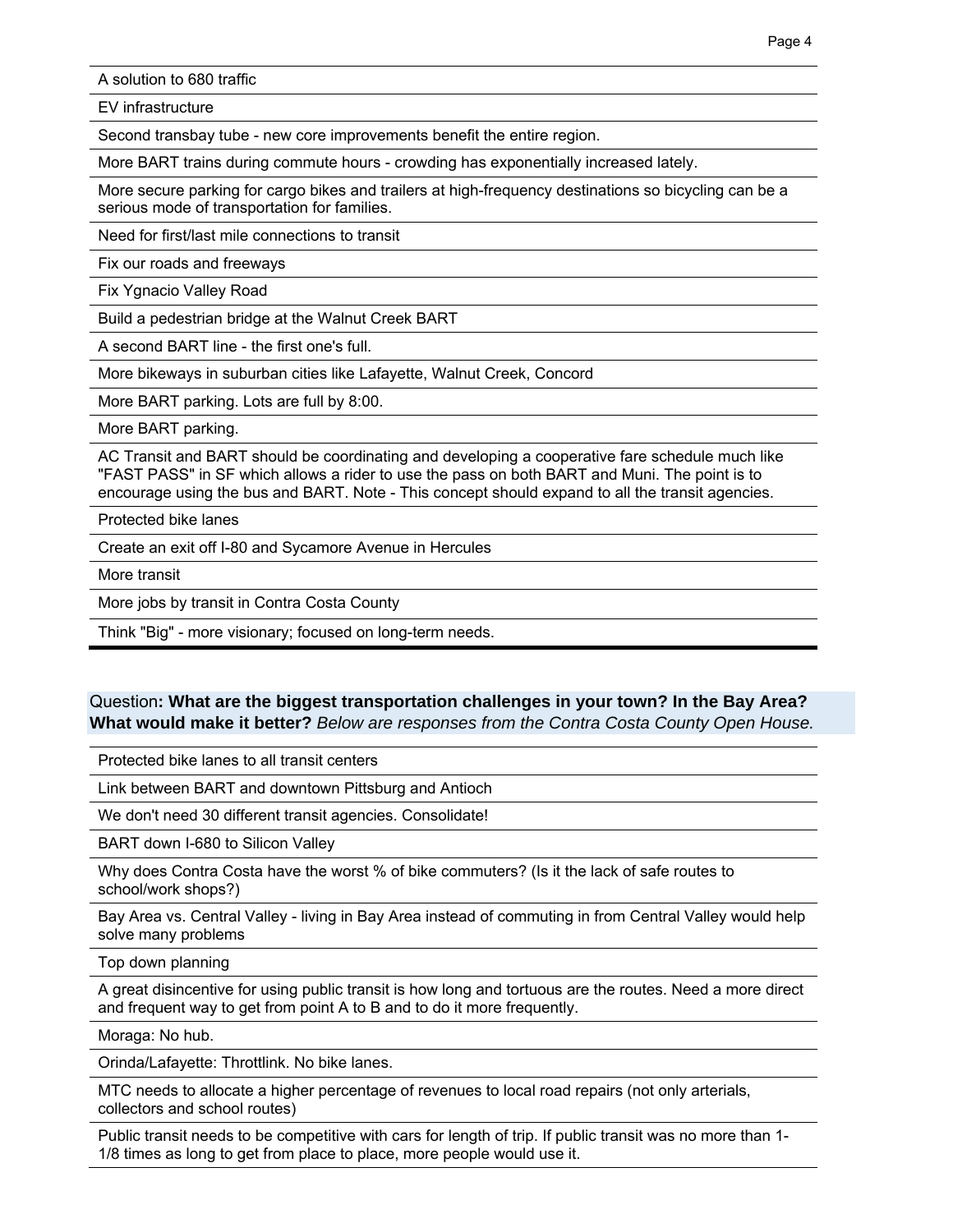Increase BART capacity immediately

Lack of active transportation infrastructure

People don't know how to drive, but do anyway because they lack other choices.

## **Looking Ahead Station Feedback**

To plan for how best to invest in transportation and housing in the future, local agencies, regional agencies, private businesses and community organizations need information on what to expect: Who will live in the Bay area and where? Where will they work? What kinds of jobs and incomes will be available?

At the Looking Ahead Station, participants received information on how ABAG develops population and economy forecasts, as well as how past projections compared to actual numbers. Participants were asked to share their feedback on two key questions:

Question**: What possibilities most excite you (about the future of your community)?**  *Below are responses from the Contra Costa County Open House.*

Being more connected to SF and Oakland

High paying, high-tech jobs in central Contra Costa - Concord Naval Weapon Station

More jobs closer to workers and bedroom communities

I agree with current land use and transportation plans; excited for mixed-use development

Complete streets, TODs, and new urbanism

Forecast the future cost of housing - and do something about it.

Options for smart growth that provide a mix of housing types

The possibility that our city council will reject Plan Bay Area

Need multi-modal transportation to encourage bikes and reduce auto use

It would be good to review ABAG housing allocation for each city, comparing that with actual production

Excited about recognition of economic value of ecosystems, water, soil

Excited about the growing recognition of natural system (e.g., watersheds value to economy and quality of life

### Question**: What concerns you about the future of your community?** *Below are responses from the Contra Costa County Open House.*

Need for more good paying jobs

Preserving open space, wildlife and habitat in East Contra Costa County.

Water resources and development exceeding these resources

Concern about population growth and

Jobs that can make Bay Area rents manageable

Loss of farmland, rangeland and open space

More transit options so we can get rid of cars